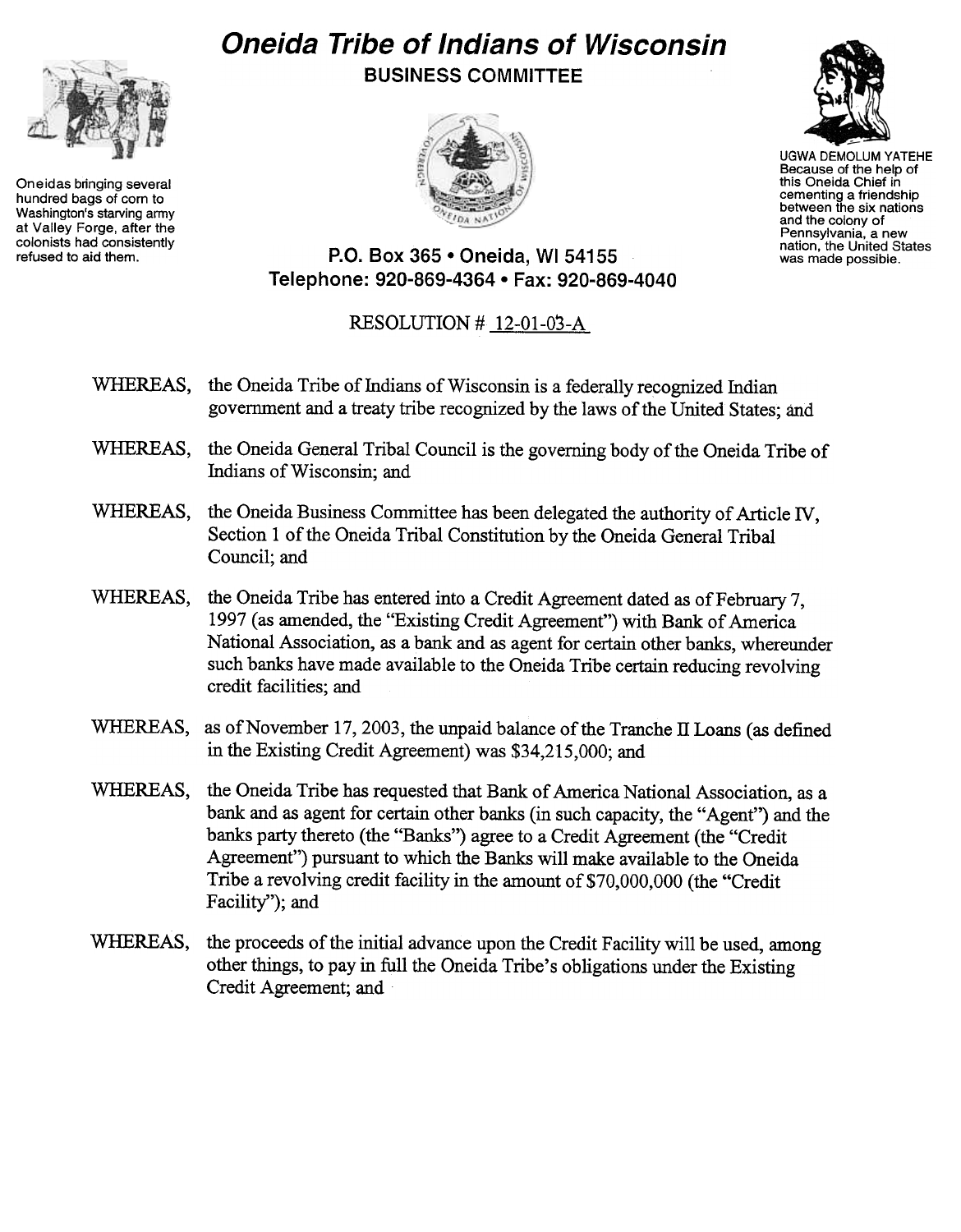- WHEREAS, there have been prepared and submitted to the Business Committee drafts of the following documents (collectively, the "Financing Documents") relating to the Credit Facility:
	- 1. The Credit Agreement;
	- $2.$ Promissory Notes of the Oneida Tribe in favor of the Banks in the aggregate principal amount of \$70,000,000.00;
	- 3. A Security Agreement (the "Security Agreement") between the Oneida Tribe, as pledgor, and the Agent, as the pledgee, under which the Oneida Tribe will pledge to the Agent for the benefit of itself and the Banks, in substantially all of the gaming assets of the Oneida Tribe (other than real estate) as security for the performance by the Oneida Tribe of the obligations under the Financing Documents; and4.
	- $\overline{4}$ . One or more deposit account control agreements between the Oneida Tribe, the Agent and the Oneida Tribe's depository bank for gaming revenues and relating to the collateral described in the Security Agreement; and
- WHEREAS, the Oneida Tribe acknowledges that the Financing Documents contain a waiver of the Oneida Tribe's sovereign immunity for purposes of their enforcement.

NOW THEREFORE BE IT RESOLVED that the Financing Documents and the loan facilities reflected therein are hereby approved by the Oneida Business Committee.

FURTHER RESOLVED that the Secretary and the Treasurer of the Oneida Business Committee are hereby authorized and directed to execute and deliver the Financing Documents on behalf of the Oneida Tribe of Indians of Wisconsin, in substantially the fonn heretofore provided to this Business Committee with such changes thereto as the Secretary and the Treasurer in their discretion, upon the advice of the Tribal Attorney and Chief Financial Officer shall approve, and to execute and deliver on behalf of the Oneida Tribe such additional instruments and certifications as may be necessary and appropriate in order to implement this Resolution and to evidence or secure the Credit Agreement, as amended by the Financing Documents, the Secretary's and the Treasurer's execution arid delivery of any document or additional instrument or certification being conclusive evidence of their approval thereof in accordance with this Resolution.

FURTHER RESOLVED that the approvals and authorizations herein contained shall constitute sufficient approvals and authorizations for the borrowing, repayment and reborrowing, from time to time, of the amounts available to be borrowed, and requests for extensions of letters of credit, by the Oneida Tribe under the Financing Documents in the manner provided therein without further action of this Business Committee.

FURTHER RESOLVED, it is hereby acknowledged that each and every note, pledge agreement, collateral agreement, and other instrument made pursuant to the foregoing Resolutions is and will be made and given for the business purposes of the Oneida Tribe.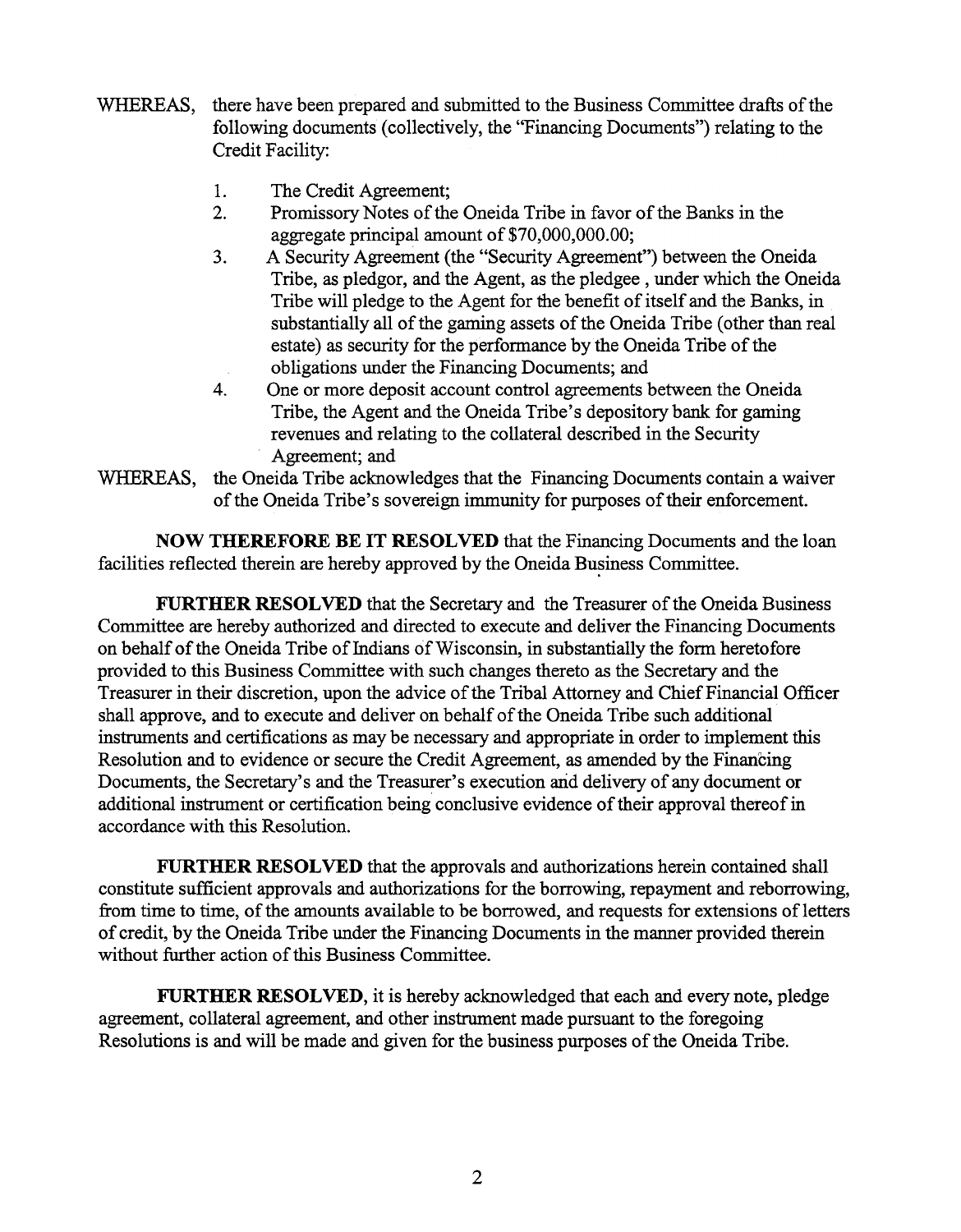FURTHER RESOLVED, the Secretary of the Oneida Business Committee shall certify to the Banks the names and signatures of the persons who presently are duly elected, qualified and acting as the officers authorized to act under the foregoing Resolutions, and the Secretary of the Oneida Business Committee shall from time to time hereafter, upon a change in the facts so certified, immediately certify to the Banks the names and signatures of the persons then authorized to sign or to act, the Banks shall be fully protected in relying on such certificates and on the obligation of the Secretary of the Oneida Business Committee immediately to certify to the Banks any change in any fact certified, and the Banks shall be indemnified and saved harmless by the Oneida Tribe from any and all claims, demands, expenses, costs and damages resultipg from or growing out of honoring or relying on the signature or other authority (whether or not property used) or any officer whose name and signature was so certified, or refusing to honor any signatures or authority not so certified.